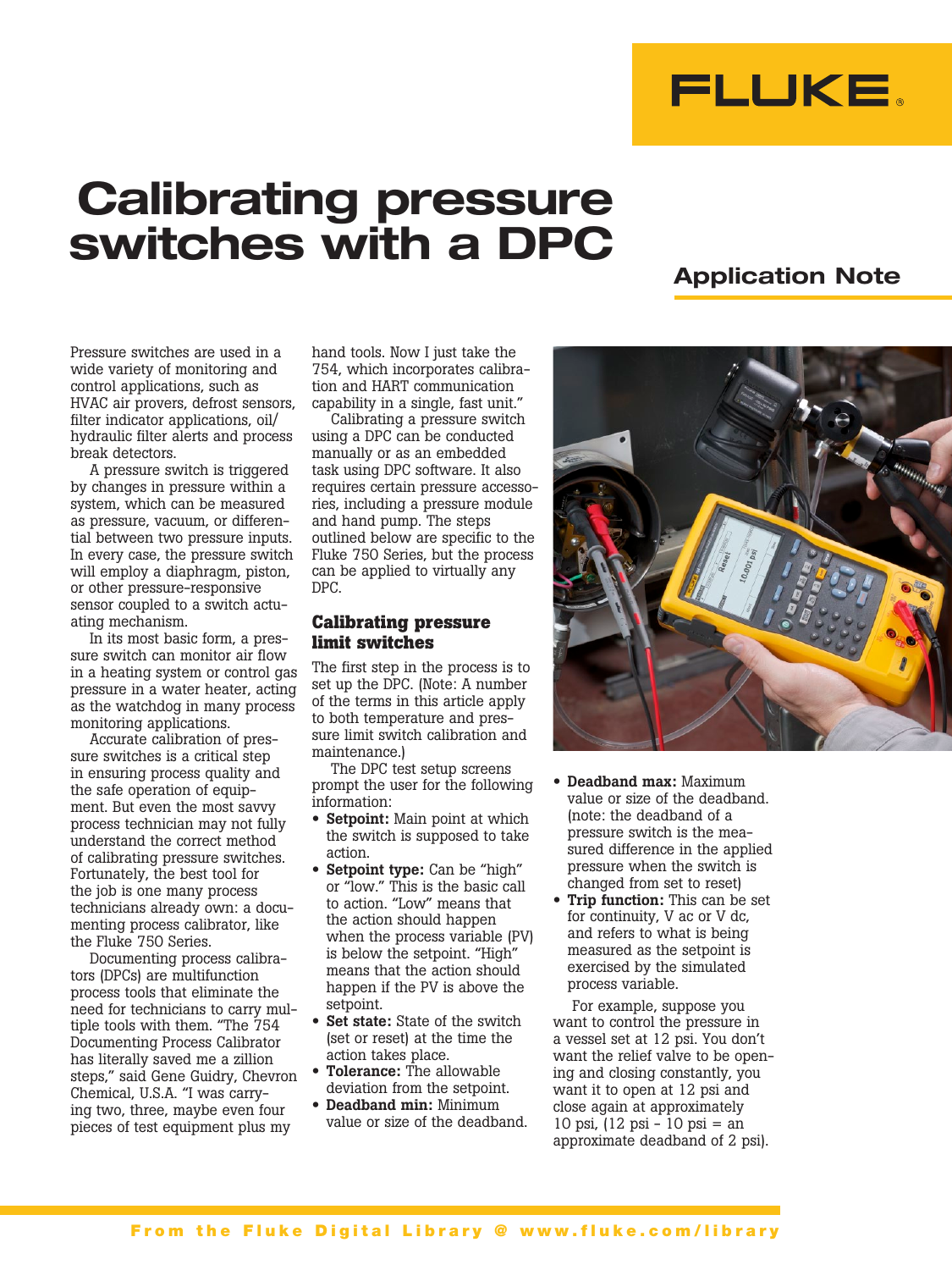

Next set up a test for this pressure switch in which you want the following performance:

- Setpoint variation of  $+/- 1.0$  psi
- Deadband minimum 1.5 and maximum 2.5 psi

Now you're ready to make connections to the pressure switch module. Be sure to:

- Take proper precautions disconnect the device from the process it controls (both the electrical and pneumatic connections)
- Connect the center terminals of the DPC across the output contacts of the switch
- Connect a pump to the pneumatic input of the switch with a tee connection into the pressure module, like the Fluke-700 Series pictured in Figure 1.

When all connections are complete it should resemble Figure 1.

# **Setting up the DPC**

To set up the DPC, first connect the pressure module. In the measure screen, select measure continuity/ohms. Toggle to the source screen with the MEASURE/SOURCE button. Select pressure. Once the pressure module has initialized, make sure the pressure module is vented to atmosphere and select the CLEAR/ZERO button to zero out the offset of the pressure module.

Advance to the split screen by depressing the MEASURE/ SOURCE button. Select the AS FOUND softkey and select single point switch test. From there we will, configure the test per these parameters:

#### Setpoint: 12 psi

Setpoint type: The contacts need to be closed to actuate the relief valve above 12 psi; in other words, the action happens when the pressure is high; this is a "high" type setpoint. Set state: When the switch is closed a relief valve is actuated; the set state is "short." Tolerance: 1.0 psi Deadband min: 1.5 psi Deadband max: 2.5 psi Trip function: Trip continuity



Figure 1.

Depress the enter key and enter the setpoint value (Figure 2) and depress enter. Configure the SETPOINT TYPE and SET STATE as shown, then fill in the test template as per Figure 3. Depress *Done*.

12.000 psi

High

Done

12.000 psi

1.000 psi

1.500 psi

2.500 psi **Trip Cont** 

 $1<sub>s</sub>$ 

Done

Short

Setpoint 1

Set State

Setpoint Tupe

**Performing the switch** 

High

Tolerance **Deadband Min** 

**Deadband Max** 

**Trip Function** Delay

The test can now be performed by selecting the MANUAL TEST softkey (Figure 4). Using the hand pump connected (Figure 1), vary the pressure applied to the pressure switch and pressure module *slowly*, back and forth across the

**test**

Figure 3.

Abort

Figure 2.

SOURCE

Setpoint 1

Press ENTER to Change

Abort

SOURCE



নাক



setpoint and reset points. It will be apparent that the set/reset has changed as indicated by the status in the measure screen. As the state changes, the actual set and reset points will be logged during the test (Figure 5). When the set and reset states are captured (it is a good idea to repeat the testing of set and reset several times to confirm repeatability), depress the DONE softkey.

Figure 6 shows the AS FOUND test result. Note that the DEAD-BAND ERROR is indicated in reversed type. If the AS FOUND setpoint was greater than 1 psi